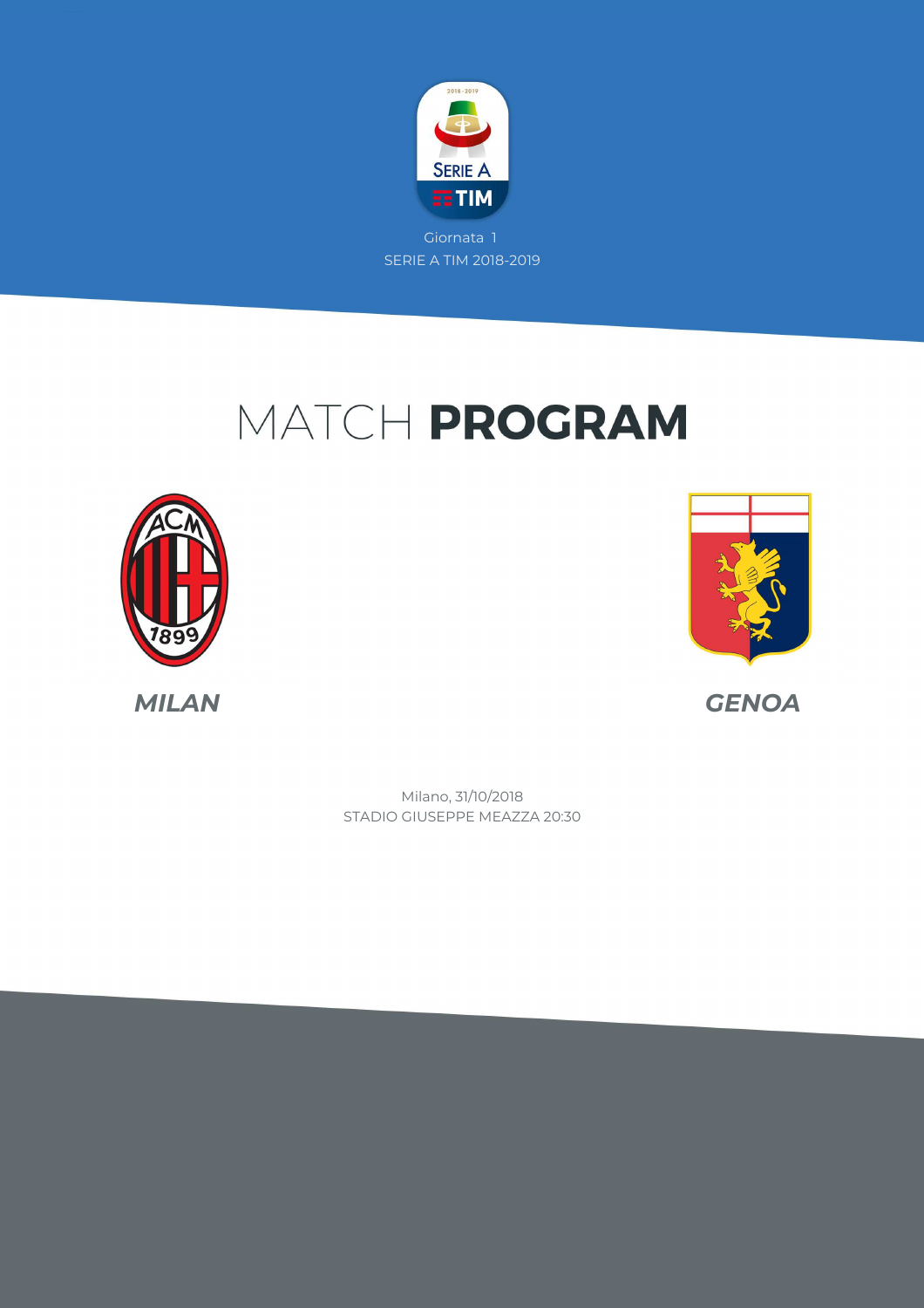

# MATCH PROGRAM



**SERIE A** 

# *MILAN GENOA vs*

STADIO GIUSEPPE MEAZZA 20:30 Milano, 31/10/2018



## *RISULTATI STAGIONALI*

| <b>TOTALI</b>         | <b>PTI</b> | <b>GIOC</b> | <b>VINTE</b>            | <b>NULLE</b>   | <b>PERSE</b>     | GF | GS | <b>DIFF.RETI</b>            |
|-----------------------|------------|-------------|-------------------------|----------------|------------------|----|----|-----------------------------|
| <b>MILAN</b>          | 15         | 9           | 4                       | 3              | 2                | 18 | 13 | $+5$                        |
| <b>GENOA</b>          | 14         | 9           | 4                       | $\overline{2}$ | 3                | 15 | 17 | $-2$                        |
| <b>CASA/TRASFERTA</b> | <b>PTI</b> | <b>GIOC</b> | <b>VINTE</b>            | <b>NULLE</b>   | <b>PERSE</b>     | GF | GS | <b>MEDIA</b><br><b>GOAL</b> |
| <b>MILAN</b>          | 10         | 4           | $\overline{\mathbf{3}}$ |                | $\boldsymbol{o}$ | 10 | 6  | 2.5                         |
| <b>GENOA</b>          | 4          | 4           |                         |                | $\overline{2}$   | 7  | 11 | 7.8                         |

#### *ULTIMI PRECEDENTI*

| 2017-18 28 \ G | <b>GENOA</b>                                                                                                       | <b>MILAN</b>             |         |
|----------------|--------------------------------------------------------------------------------------------------------------------|--------------------------|---------|
| 11/03/2018     |                                                                                                                    | 49'(2°T) ANDRE' SILVA    | $0 - 7$ |
| 2017-18 9 A G  | <b>MILAN</b>                                                                                                       | <b>GENOA</b>             |         |
| 22/10/2017     |                                                                                                                    |                          | $O-O$   |
| 2016-17 29 A G | <b>MILAN</b>                                                                                                       | <b>GENOA</b>             |         |
| 18/03/2017     | 33'(1°T) M. FERNANDEZ                                                                                              |                          | $7-0$   |
| 2016-1710 G    | <b>GENOA</b>                                                                                                       | <b>MILAN</b>             |         |
| 25/10/2016     | 11'(1 <sup>°</sup> T) N. NINKOVIC, 35'(2 <sup>°</sup> T)[A] J. KUCKA, 41'(2 <sup>°</sup> T) L.<br><b>PAVOLETTI</b> |                          | $3-0$   |
| 2015-16 25 \ G | <b>MILAN</b>                                                                                                       | <b>GENOA</b>             |         |
| 14/02/2016     | 5'(1°T) C. BACCA. 19'(2°T) K. HONDA                                                                                | <b>47'(2°T) A. CERCI</b> | $2 - 7$ |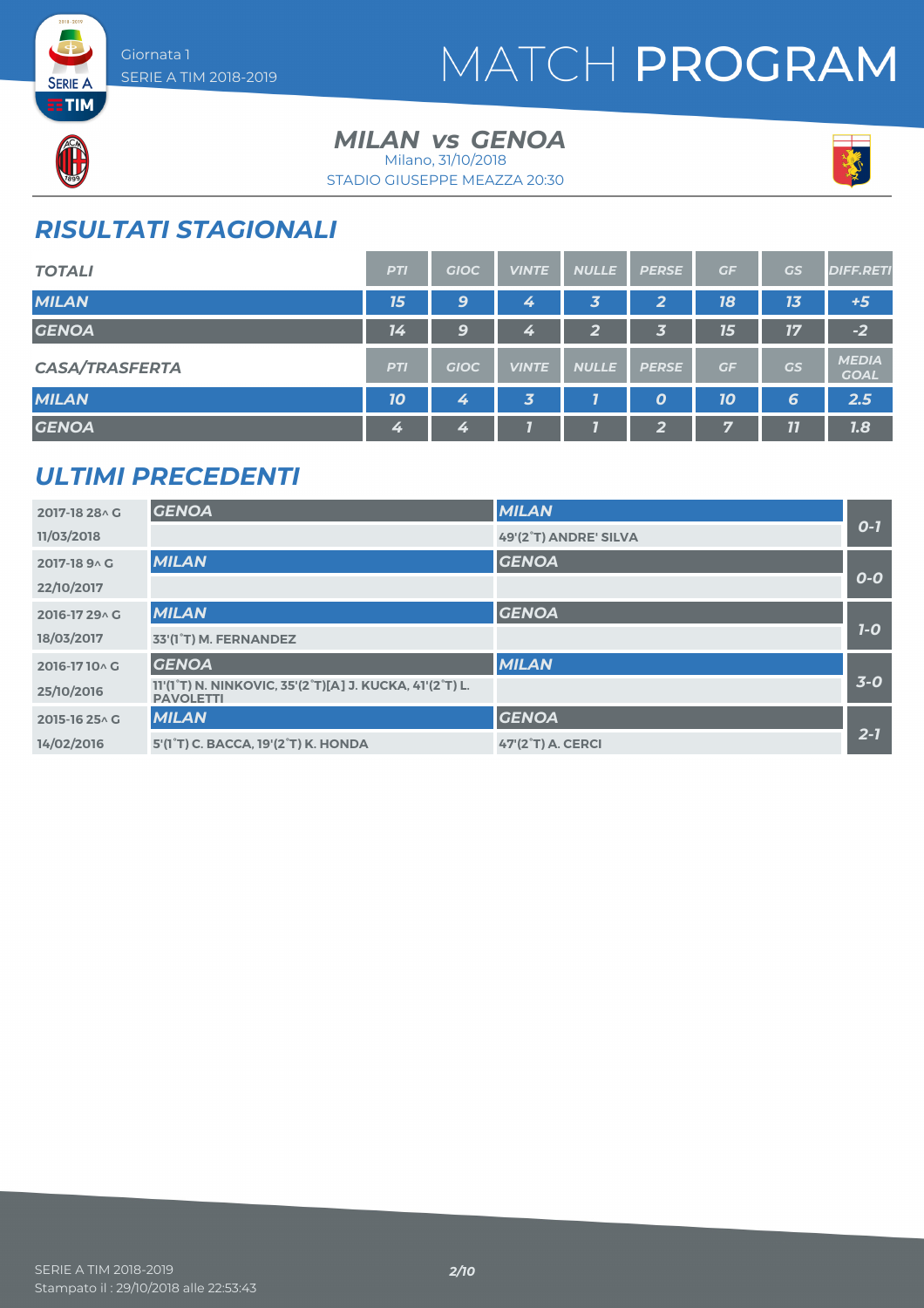

# MATCH PROGRAM



**SERIE A** 

#### *MILAN GENOA vs* Milano, 31/10/2018



#### STADIO GIUSEPPE MEAZZA 20:30

### *ROSA DELLE SQUADRE*

| <b>MILAN</b>                  | PRES. A                | <b>GOL A</b>        | GOL 2018-19      | PRES. 2018-19    | MIN. 2018-19     |
|-------------------------------|------------------------|---------------------|------------------|------------------|------------------|
| <b>PORTIERI</b>               |                        |                     |                  |                  |                  |
| <b>25 PEPE REINA</b>          | 141                    | 125                 | 0                | 0                | 0                |
| <b>35 ALESSANDRO PLIZZARI</b> | $\boldsymbol{O}$       | $\boldsymbol{0}$    | $\boldsymbol{O}$ | $\boldsymbol{O}$ | $\boldsymbol{o}$ |
| <b>90 ANTONIO DONNARUMMA</b>  | $\mathbf{I}$           | 0                   | O                | O                | 0                |
| 99 GIANLUIGI DONNARUMMA       | <b>715</b>             | <b>129</b>          | 7 <sub>3</sub>   | $\mathbf{9}$     | 866              |
| <b>DIFENSORI</b>              |                        |                     |                  |                  |                  |
| 2 DAVIDE CALABRIA             | 48                     | $\overline{2}$      | $\mathbf{I}$     | 8                | 633              |
| <b>12 ANDREA CONTI</b>        | 49                     | 70                  | $\boldsymbol{O}$ | $\boldsymbol{O}$ | $\boldsymbol{o}$ |
| <b>13 ALESSIO ROMAGNOLI</b>   | 140                    | 6                   | 0                | 8                | 772              |
| <b>17 CHRISTIAN ZAPATA</b>    | 267                    | 8                   | $\boldsymbol{O}$ | $\overline{I}$   | 94               |
| <b>20 IGNAZIO ABATE</b>       | 278                    | 5                   | $\boldsymbol{O}$ | 5                | 233              |
| <b>22 MATEO MUSACCHIO</b>     | 24                     | $\boldsymbol{O}$    | $\boldsymbol{O}$ | $\mathbf{9}$     | 866              |
| <b>23 IVAN STRINIC</b>        | 43                     | 0                   | $\boldsymbol{O}$ | O                | 0                |
| 33 MATTIA CALDARA             | 55                     | 70                  | $\boldsymbol{O}$ | $\boldsymbol{O}$ | $\boldsymbol{0}$ |
| <b>56 STEFAN SIMIC</b>        | $\mathbf{9}$           | $\boldsymbol{O}$    | $\boldsymbol{0}$ | O                | O                |
| <b>68 RICARDO RODRIGUEZ</b>   | 42                     | $\boldsymbol{\eta}$ | $\boldsymbol{O}$ | 8                | 734              |
| 93 DIEGO LAXALT               | 137                    | 9                   | O                | 7                | 263              |
| <b>CENTROCAMPISTI</b>         |                        |                     |                  |                  |                  |
| <b>4 JOSE' MAURI</b>          | 55                     | $\overline{2}$      | 0                | 0                | $\boldsymbol{o}$ |
| 5 GIACOMO BONAVENTURA         | 225                    | 41                  | $\overline{3}$   | 8                | 678              |
| <b>10 HAKAN CALHANOGLU</b>    | 39                     | 6                   | $\boldsymbol{O}$ | 8                | 570              |
| <b>14 TIEMOUE' BAKAYOKO</b>   | 5                      | $\boldsymbol{O}$    | $\boldsymbol{O}$ | 5                | 114              |
| <b>16 ANDREA BERTOLACCI</b>   | 200                    | 21                  | $\boldsymbol{O}$ | $\boldsymbol{O}$ | 0                |
| <b>18 RICCARDO MONTOLIVO</b>  | 380                    | 28                  | $\boldsymbol{O}$ | $\boldsymbol{O}$ | $\boldsymbol{o}$ |
| <b>21 LUCAS BIGLIA</b>        | 146                    | 14                  | O                | 9                | 830              |
| <b>79 FRANK KESSIE</b>        | 76                     | 13                  | $\overline{2}$   | $\overline{9}$   | 839              |
| <b>ATTACCANTI</b>             |                        |                     |                  |                  |                  |
| <b>7 SAMUEL CASTILLEJO</b>    | $\overline{7}$         | $\mathbf{7}$        | $\mathbf{7}$     | $\overline{7}$   | 164              |
| 8 SUSO                        | 703                    | 22                  | $\overline{3}$   | 9                | 863              |
| <b>9 GONZALO HIGUAIN</b>      | 184                    | <b>116</b>          | 5                | 7                | 675              |
| <b>11 FABIO BORINI</b>        | 55                     | 11                  | $\boldsymbol{O}$ | $\overline{2}$   | 149              |
| <b>63 PATRICK CUTRONE</b>     | 36                     | 12                  | $\overline{2}$   | 7                | 183              |
| <b>77 ALEN HALILOVIC</b>      | $\boldsymbol{O}$       | $\boldsymbol{O}$    | $\boldsymbol{O}$ | $\boldsymbol{O}$ | $\boldsymbol{O}$ |
| <b>96 FRANK TSADJOUT</b>      | 0                      | 0                   | 0                | O                | Ο                |
| <b>STAFF TECNICO</b>          |                        |                     |                  |                  |                  |
| <b>Allenatore</b>             | <b>GENNARO GATTUSO</b> |                     |                  |                  |                  |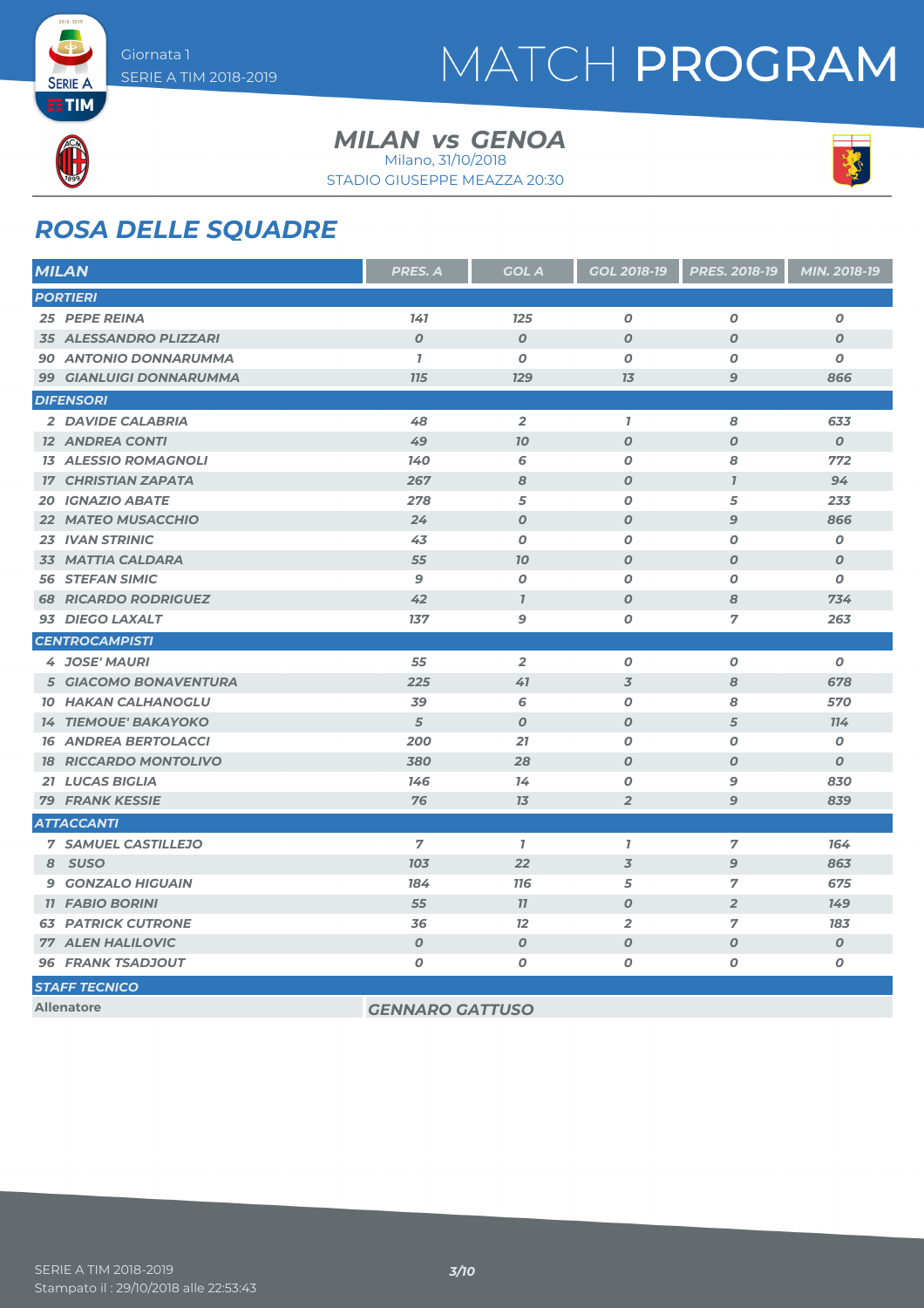# MATCH PROGRAM



**SERIE A** 

#### *MILAN GENOA vs*

STADIO GIUSEPPE MEAZZA 20:30 Milano, 31/10/2018



| <b>GENOA</b>                | <b>PRES. A</b>    | <b>GOL A</b>     | <b>GOL 2018-19</b> | <b>PRES. 2018-19</b> | MIN. 2018-19     |
|-----------------------------|-------------------|------------------|--------------------|----------------------|------------------|
| <b>PORTIERI</b>             |                   |                  |                    |                      |                  |
| <b>1 FEDERICO MARCHETTI</b> | 233               | 287              | 70                 | 4                    | 391              |
| <b>23 ALESSANDRO RUSSO</b>  | $\boldsymbol{O}$  | $\boldsymbol{0}$ | $\boldsymbol{0}$   | $\boldsymbol{0}$     | $\boldsymbol{O}$ |
| <b>25 ROK VODISEK</b>       | $\boldsymbol{O}$  | $\boldsymbol{0}$ | 0                  | O                    | $\boldsymbol{O}$ |
| <b>97 IONUT RADU</b>        | 6                 | $\overline{7}$   | 7                  | 5                    | 478              |
| <b>DIFENSORI</b>            |                   |                  |                    |                      |                  |
| 2 NICOLAS SPOLLI            | <b>196</b>        | 6                | $\boldsymbol{O}$   | 7                    | 575              |
| <b>3 KORAY GUNTER</b>       | 5                 | $\boldsymbol{O}$ | $\boldsymbol{0}$   | 5                    | 254              |
| <b>4 DOMENICO CRISCITO</b>  | 133               | 5                | 0                  | 9                    | 869              |
| <b>5 LISANDRO LOPEZ</b>     | $\mathbf{I}$      | $\boldsymbol{O}$ | $\boldsymbol{0}$   | $\boldsymbol{0}$     | $\boldsymbol{O}$ |
| <b>14 DAVIDE BIRASCHI</b>   | 39                | $\boldsymbol{O}$ | 0                  | 9                    | 869              |
| <b>17 CRISTIAN ROMERO</b>   | $\overline{2}$    | $\mathbf{I}$     | $\mathbf{I}$       | $\overline{2}$       | <b>170</b>       |
| <b>PEDRO PEREIRA</b><br>32  | 33                | $\boldsymbol{0}$ | 0                  | 6                    | 390              |
| <b>33 IVAN LAKICEVIC</b>    | $\boldsymbol{0}$  | $\boldsymbol{O}$ | $\boldsymbol{0}$   | $\boldsymbol{0}$     | $\boldsymbol{O}$ |
| <b>87 ERVIN ZUKANOVIC</b>   | <b>109</b>        | 5                | 0                  | 5                    | 344              |
| <b>CENTROCAMPISTI</b>       |                   |                  |                    |                      |                  |
| 8 ROMULO                    | <b>120</b>        | 12               | $\mathbf{I}$       | 8                    | 736              |
| <b>15 LUCA MAZZITELLI</b>   | 44                | $\overline{1}$   | $\boldsymbol{O}$   | 6                    | 205              |
| <b>18 ESTEBAN ROLON</b>     | $\boldsymbol{O}$  | $\boldsymbol{0}$ | 0                  | O                    | $\boldsymbol{o}$ |
| <b>22 DARKO LAZOVIC</b>     | 78                | $\overline{2}$   | $\boldsymbol{O}$   | 9                    | 626              |
| 24 DANIEL BESSA             | 36                | 4                | $\mathbf{I}$       | 8                    | 499              |
| 30 SANDRO                   | 79                | $\mathbf{I}$     | O                  | 5                    | 370              |
| <b>40 STEPHANE OMEONGA</b>  | 79                | 0                | 0                  | O                    | 0                |
| <b>44 MIGUEL VELOSO</b>     | 94                | $\overline{3}$   | $\boldsymbol{O}$   | 0                    | $\boldsymbol{0}$ |
| <b>45 IURI MEDEIROS</b>     | 13                | $\overline{2}$   | 0                  | $\overline{2}$       | <b>113</b>       |
| <b>88 OSCAR HILJEMARK</b>   | 91                | 6                | $\boldsymbol{O}$   | 9                    | 580              |
| <b>ATTACCANTI</b>           |                   |                  |                    |                      |                  |
| <b>9 KRZYSZTOF PIATEK</b>   | 9                 | $\mathbf{9}$     | 9                  | 9                    | 869              |
| <b>10 GIANLUCA LAPADULA</b> | 55                | 74               | $\boldsymbol{O}$   | O                    | $\boldsymbol{O}$ |
| <b>11 CHRISTIAN KOUAME</b>  | 9                 | $\mathbf{7}$     | $\mathbf{I}$       | 9                    | 722              |
| <b>19 GORAN PANDEV</b>      | 390               | 83               | $\overline{2}$     | 6                    | 351              |
| <b>26 NICOLA DALMONTE</b>   | 5                 | $\boldsymbol{0}$ | $\boldsymbol{O}$   | $\mathbf{7}$         | 28               |
| <b>39 ANDREA FAVILLI</b>    | 3                 | $\boldsymbol{0}$ | 0                  | $\overline{2}$       | 98               |
| <b>STAFF TECNICO</b>        |                   |                  |                    |                      |                  |
| <b>Allenatore</b>           | <b>IVAN JURIC</b> |                  |                    |                      |                  |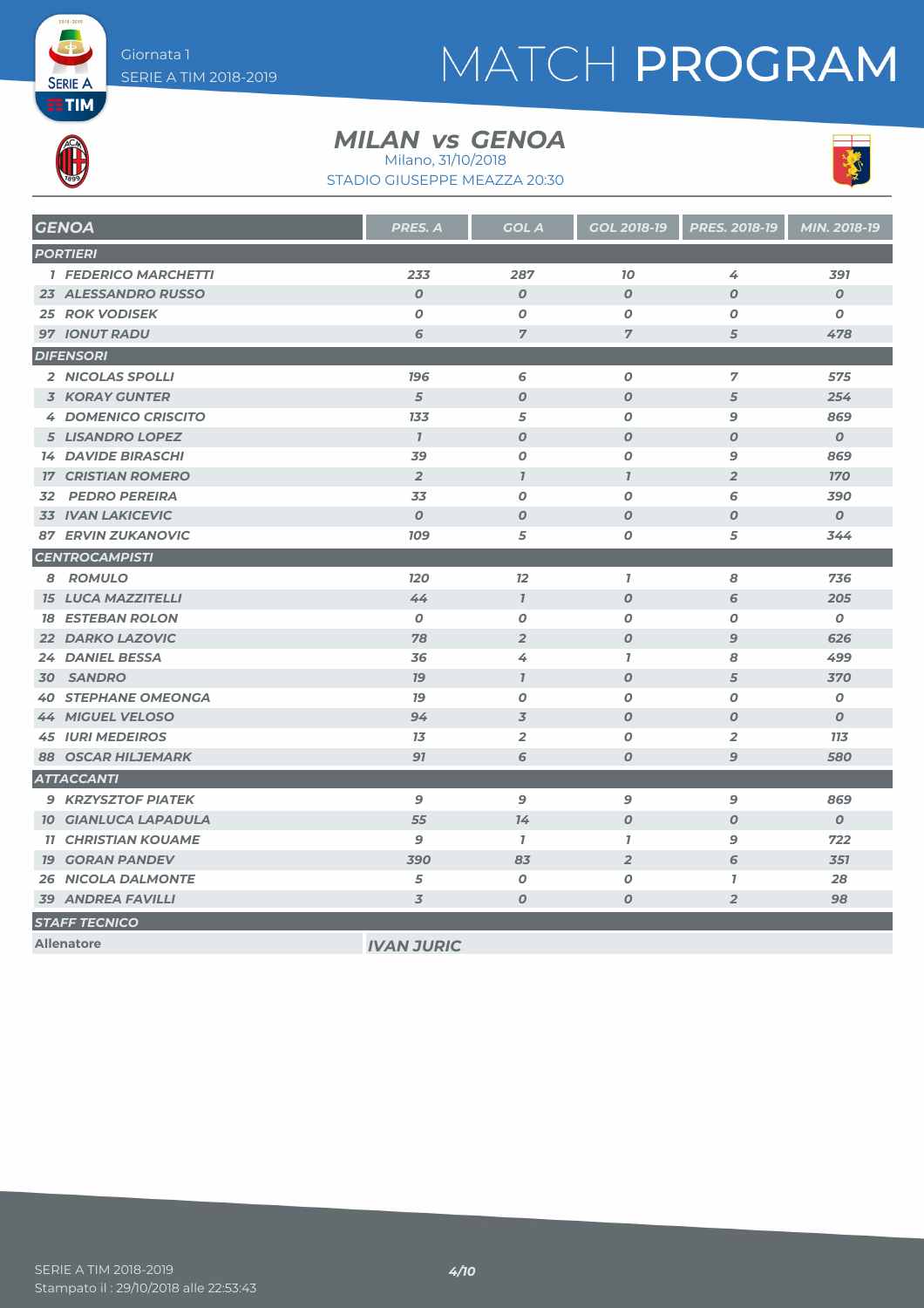# MATCH PROGRAM



**SERIE A** 

*MILAN*

*MILAN GENOA vs*

STADIO GIUSEPPE MEAZZA 20:30 Milano, 31/10/2018



## *RENDIMENTO RECENTE*

| 10^ GIORNATA             | <b>MILAN</b>                                                                | <b>SAMPDORIA</b>                                                          |                                                           | $3 - 2$ |
|--------------------------|-----------------------------------------------------------------------------|---------------------------------------------------------------------------|-----------------------------------------------------------|---------|
| 28/10/2018               | 17'(1°T) P. CUTRONE, 36'(1°T) G. HIGUAIN, 17'(2°T) SUSO                     | 21'(1°T) R. SAPONARA, 31'(1°T) F. QUAGLIARELLA                            |                                                           |         |
| 9^ GIORNATA              | <b>INTER</b>                                                                | <b>MILAN</b>                                                              |                                                           | $7-0$   |
| 21/10/2018               | <b>47'(2°T) M. ICARDI</b>                                                   |                                                                           |                                                           |         |
| <b>8^ GIORNATA</b>       | <b>MILAN</b>                                                                | <b>CHIEVOVERONA</b>                                                       |                                                           |         |
| 07/10/2018               | 27'(1°T) G. HIGUAIN, 34'(1°T) G. HIGUAIN, 11'(2°T) G.<br><b>BONAVENTURA</b> | 18'(2°T) S. PELLISSIER                                                    |                                                           | $3 - 7$ |
| <b>7^ GIORNATA</b>       | <b>SASSUOLO</b>                                                             | <b>MILAN</b>                                                              |                                                           |         |
| 30/09/2018               | 23'(2°T) F. DJURICIC                                                        | <b>49'(2°T) SUSO</b>                                                      | 39'(1°T) F. KESSIE, 5'(2°T) SUSO, 15'(2°T) S. CASTILLEJO, | $1 - 4$ |
| <b>6^ GIORNATA</b>       | <b>EMPOLI</b>                                                               | <b>MILAN</b>                                                              |                                                           |         |
| 27/09/2018               | <b>26'(2°T) F. CAPUTO</b>                                                   | 10'(1 <sup>°</sup> T)[A] L. CAPEZZI                                       |                                                           | $1 - 7$ |
| <b>GENOA</b>             |                                                                             |                                                                           |                                                           |         |
| 10^ GIORNATA             | <b>GENOA</b>                                                                | <b>UDINESE</b>                                                            |                                                           |         |
| 28/10/2018               | 32'(1°T) ROMULO, 22'(2°T) C. ROMERO                                         | 20'(2°T) K. LASAGNA, 25'(2°T) R. DE PAUL                                  |                                                           | $2 - 2$ |
| 9^ GIORNATA              | <b>JUVENTUS</b>                                                             | <b>GENOA</b>                                                              |                                                           |         |
| 20/10/2018               | 18'(1°T) C. RONALDO                                                         | 22'(2 <sup>°</sup> T) D. BESSA                                            |                                                           | $7-7$   |
| <b>8^ GIORNATA</b>       | <b>GENOA</b>                                                                | <b>PARMA</b>                                                              |                                                           |         |
| 07/10/2018               | 6'(1°T) K. PIATEK                                                           | 16'(1°T) L. RIGONI, 26'(1°T) L. SILIGARDI, 30'(1°T) F.<br><b>CERAVOLO</b> |                                                           | $1 - 3$ |
| <b>7^ GIORNATA</b>       | <b>FROSINONE</b>                                                            | <b>GENOA</b>                                                              |                                                           |         |
| 30/09/2018               | 41'(1 <sup>°</sup> T) C. CIANO                                              | 33'(1°T) K. PIATEK, 36'(1°T) K. PIATEK                                    |                                                           | $1 - 2$ |
| <b>6^ GIORNATA</b>       | <b>GENOA</b>                                                                | <b>CHIEVOVERONA</b>                                                       |                                                           | $2 - 0$ |
| 26/09/2018               | 42'(1°T) K. PIATEK, 9'(2°T) G. PANDEV                                       |                                                                           |                                                           |         |
|                          | <b>CONFRONTO SQUADRE (Valori medi)</b>                                      | <b>MILAN</b>                                                              | <b>GENOA</b>                                              |         |
| <b>Goal Fatti</b>        |                                                                             | $\overline{2}$                                                            | 1.67                                                      |         |
| <b>Goal Subiti</b>       |                                                                             | 7.44                                                                      | 1.89                                                      |         |
| <b>Tiri totali</b>       |                                                                             | 12.22                                                                     | 10.33                                                     |         |
| <b>Tiri in porta</b>     |                                                                             | 7.33                                                                      | 5.78                                                      |         |
| <b>Assist</b>            |                                                                             | $1.33$                                                                    | 7.77                                                      |         |
| Azioni di attacco        |                                                                             | 44.89                                                                     | 48                                                        |         |
| <b>Passaggi riusciti</b> |                                                                             | 504                                                                       | 335                                                       |         |
| Passaggi riusciti %      |                                                                             | 87%                                                                       | 79%                                                       |         |
| <b>Falli Fatti</b>       |                                                                             | 9.33                                                                      | 13.78                                                     |         |

*Falli Subiti 10.33* **13.89** *Baricentro* **50.81m** *49.77m*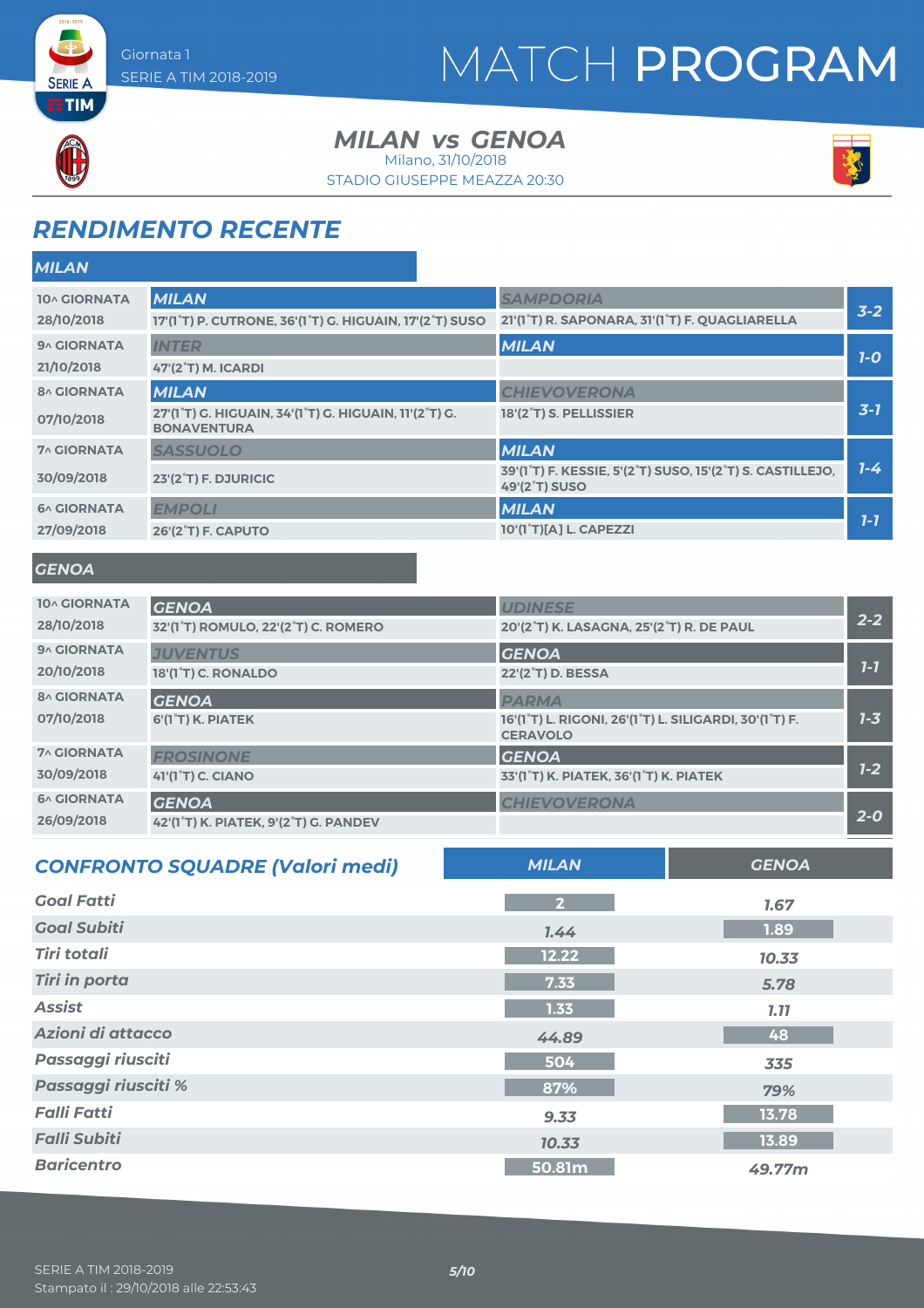**SERIE A ETIM** 

# MATCH PROGRAM

#### *MILAN GENOA vs*

STADIO GIUSEPPE MEAZZA 20:30 Milano, 31/10/2018



### *RENDIMENTO ATLETICO \**

| <b>MILAN</b>            | Pres. (Min.) | Media (km | <b>Media</b><br><b>Sprint (Km)</b> | <b>GENOA</b>            | Pres. (Min.) | Media (km) | <b>Media</b><br><b>Sprint (Km)</b> |
|-------------------------|--------------|-----------|------------------------------------|-------------------------|--------------|------------|------------------------------------|
| 21 L. BIGLIA            | 9(830)       | 11.911    | 0.682                              | 9 K. PIATEK             | 9(869)       | 11.187     | 0.92                               |
| <b>79</b> F. KESSIE     | 9(839')      | 11.543    | 0.912                              | 8 ROMULO                | 8 (736')     | 10.758     | 0.985                              |
| <b>5</b> G. BONAVENTURA | 8 (678')     | 10.657    | 0.636                              | <b>11</b> C. KOUAME     | 9(722)       | 9.676      | 1.006                              |
| <b>13</b> A. ROMAGNOLI  | 8(772)       | 10.631    | 0.412                              | 4 D. CRISCITO           | 9(869)       | 9.628      | 0.485                              |
| 22 M. MUSACCHIO         | 9(866')      | 10.549    | 0.487                              | <b>14</b> D. BIRASCHI   | 9(869)       | 9.497      | 0.484                              |
| 2 D. CALABRIA           | 8(633')      | 10.54     | 0.843                              | 88 O. HILJEMARK         | 9(580)       | 9.486      | 0.849                              |
| 9 G. HIGUAIN            | 7(675)       | 10.225    | 0.655                              | <b>30</b> SANDRO        | 5(370)       | 9.301      | 0.481                              |
| 8 SUSO                  | 9(863)       | 10.195    | 0.702                              | 24 D. BESSA             | 8(499')      | 9.274      | 0.795                              |
| <b>68</b> R. RODRIGUEZ  | 8 (734)      | 9.967     | 0.73                               | 87 E. ZUKANOVIC         | 5(344)       | 8.834      | 0.547                              |
| <b>17</b> C. ZAPATA     | 1(94)        | 9.557     | 0.343                              | <b>32 PEDRO PEREIRA</b> | 6 (390')     | 8.764      | 0.88                               |
| <b>10 H. CALHANOGLU</b> | 8 (570')     | 9.545     | 0.911                              | 2 N. SPOLLI             | 7(575)       | 8.503      | 0.335                              |
| <b>11</b> F. BORINI     | 2(149)       | 9.195     | 0.967                              | 19 G. PANDEV            | 6(351)       | 8.213      | 0.496                              |
| 93 D. LAXALT            | 7(263)       | 8.64      | 0.717                              | 22 D. LAZOVIC           | 9(626)       | 8.19       | 0.747                              |
| <b>20</b> I. ABATE      | 5(233')      | 8.358     | 0.541                              | <b>3</b> K. GUNTER      | 5(254)       | 8.169      | 0.436                              |
| <b>63</b> P. CUTRONE    | 7(183)       | 5.716     | 0.601                              | 17 C. ROMERO            | 2(170)       | 8.119      | 0.405                              |
| 7 S. CASTILLEJO         | 7(164)       | 5.388     | 0.598                              | 45 I. MEDEIROS          | 2(113)       | 6.819      | 0.431                              |
| 14 T. BAKAYOKO          | 5(114)       | 3.199     | 0.21                               | 15 L. MAZZITELLI        | 6(205)       | 5.794      | 0.468                              |
|                         |              |           |                                    | 39 A. FAVILLI           | 2(98)        | 5.581      | 0.511                              |
|                         |              |           |                                    | 26 N. DALMONTE          | 1(28)        | 3.996      | 0.466                              |

\* Le informazioni riportate sul Rendimento Atletico sono da intendersi riferite al periodo di permanenza nella squadra corrente.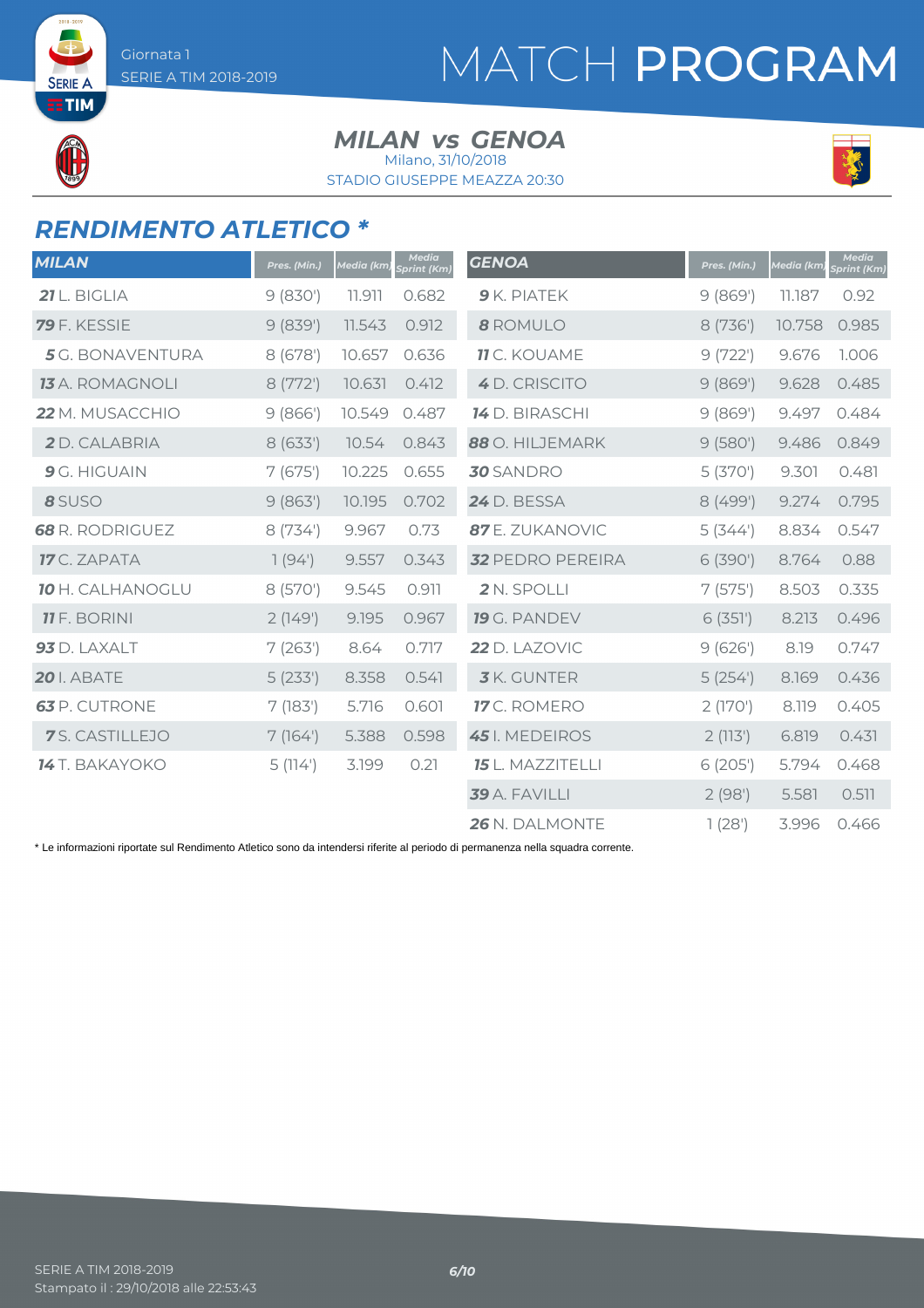# MATCH PROGRAM



**SERIE A** 

*MILAN GENOA vs* STADIO GIUSEPPE MEAZZA 20:30 Milano, 31/10/2018



### *GLI INCONTRI DELLA 1 ^ GIORNATA*

| <b>CHIEVOVERONA</b> | <b>JUVENTUS</b>   | 18/08/2018 18:00       | $2 - 3$            |
|---------------------|-------------------|------------------------|--------------------|
| <b>LAZIO</b>        | <b>NAPOLI</b>     | 18/08/2018 20:30       | $1 - 2$            |
| <b>TORINO</b>       | <b>ROMA</b>       | 19/08/2018 18:00       | $0 - 1$            |
| <b>BOLOGNA</b>      | <b>SPAL</b>       | 19/08/2018 20:30       | $0 - 1$            |
| <b>EMPOLI</b>       | <b>CAGLIARI</b>   | 19/08/2018 20:30 2 - 0 |                    |
| <b>PARMA</b>        | <b>UDINESE</b>    | 19/08/2018 20:30       | $\overline{2}$ - 2 |
| <b>SASSUOLO</b>     | <b>INTER</b>      | 19/08/2018 20:30       | $1 - 0$            |
| <b>ATALANTA</b>     | <b>FROSINONE</b>  | 20/08/2018 20:30       | $4 - 0$            |
| <b>SAMPDORIA</b>    | <b>FIORENTINA</b> | 19/09/2018 19:00       | $7 - 7$            |
| <b>MILAN</b>        | <b>GENOA</b>      | 31/10/2018 20:30       |                    |

#### *CLASSIFICA SERIE A*

|                     | <b>PTI</b>       | <b>GIOC</b>  | <b>VINTE</b>     | <b>NULLE</b>            | <b>PERSE</b>            | GF           | <b>GS</b>      | <b>DIFF.RETI</b> |
|---------------------|------------------|--------------|------------------|-------------------------|-------------------------|--------------|----------------|------------------|
| <b>JUVENTUS</b>     | 28               | 70           | $\mathbf{9}$     | $\overline{I}$          | $\boldsymbol{O}$        | 21           | $\overline{7}$ | $+14$            |
| <b>INTER</b>        | 22               | 70           | $\overline{z}$   | $\mathbf{I}$            | $\overline{2}$          | 16           | 6              | $+10$            |
| <b>NAPOLI</b>       | 22               | 10           | $\overline{7}$   | $\mathbf{I}$            | $\overline{2}$          | 79           | 77             | $+8$             |
| <b>LAZIO</b>        | 18               | 10           | 6                | $\boldsymbol{o}$        | 4                       | 13           | 12             | $+7$             |
| <b>MILAN</b>        | 15               | $\mathbf{9}$ | 4                | $\overline{\mathbf{3}}$ | $\overline{2}$          | 18           | 13             | $+5$             |
| <b>FIORENTINA</b>   | 15               | 70           | 4                | $\overline{3}$          | $\overline{3}$          | 16           | 8              | $+8$             |
| <b>SAMPDORIA</b>    | 15               | 70           | 4                | $\overline{3}$          | $\overline{3}$          | 74           | $\overline{7}$ | $+7$             |
| <b>ROMA</b>         | 15               | 70           | 4                | $\overline{3}$          | $\overline{3}$          | 17           | 13             | $+4$             |
| <b>SASSUOLO</b>     | 15               | 10           | 4                | $\overline{3}$          | $\overline{3}$          | 17           | 16             | $+7$             |
| <b>GENOA</b>        | 14               | $\mathbf{9}$ | 4                | $\overline{\mathbf{2}}$ | $\overline{\mathbf{3}}$ | 15           | 17             | $-2$             |
| <b>TORINO</b>       | 14               | 10           | $\overline{3}$   | 5                       | $\overline{2}$          | 12           | 12             | $\boldsymbol{O}$ |
| <b>CAGLIARI</b>     | 13               | 10           | $\overline{3}$   | 4                       | $\overline{3}$          | $\mathbf{9}$ | 77             | $-2$             |
| <b>PARMA</b>        | 13               | 70           | 4                | $\mathbf{7}$            | 5                       | 10           | 14             | $-4$             |
| <b>ATALANTA</b>     | 12               | 70           | $\overline{3}$   | $\overline{3}$          | 4                       | 17           | 12             | $+5$             |
| <b>SPAL</b>         | 12               | 70           | 4                | $\boldsymbol{O}$        | 6                       | 8            | 13             | $-5$             |
| <b>UDINESE</b>      | $\mathbf{9}$     | 70           | $\overline{2}$   | $\overline{3}$          | 5                       | 70           | 15             | $-5$             |
| <b>BOLOGNA</b>      | $\boldsymbol{9}$ | 70           | $\overline{2}$   | $\overline{3}$          | 5                       | 8            | 74             | $-6$             |
| <b>EMPOLI</b>       | 6                | 70           | $\overline{I}$   | $\overline{3}$          | 6                       | $\mathbf{9}$ | 15             | $-6$             |
| <b>FROSINONE</b>    | 5                | 70           | $\mathbf{I}$     | $\overline{2}$          | $\overline{7}$          | $\mathbf{9}$ | 24             | $-15$            |
| <b>CHIEVOVERONA</b> | $-7$             | 70           | $\boldsymbol{0}$ | $\overline{2}$          | 8                       | 8            | 26             | $-18$            |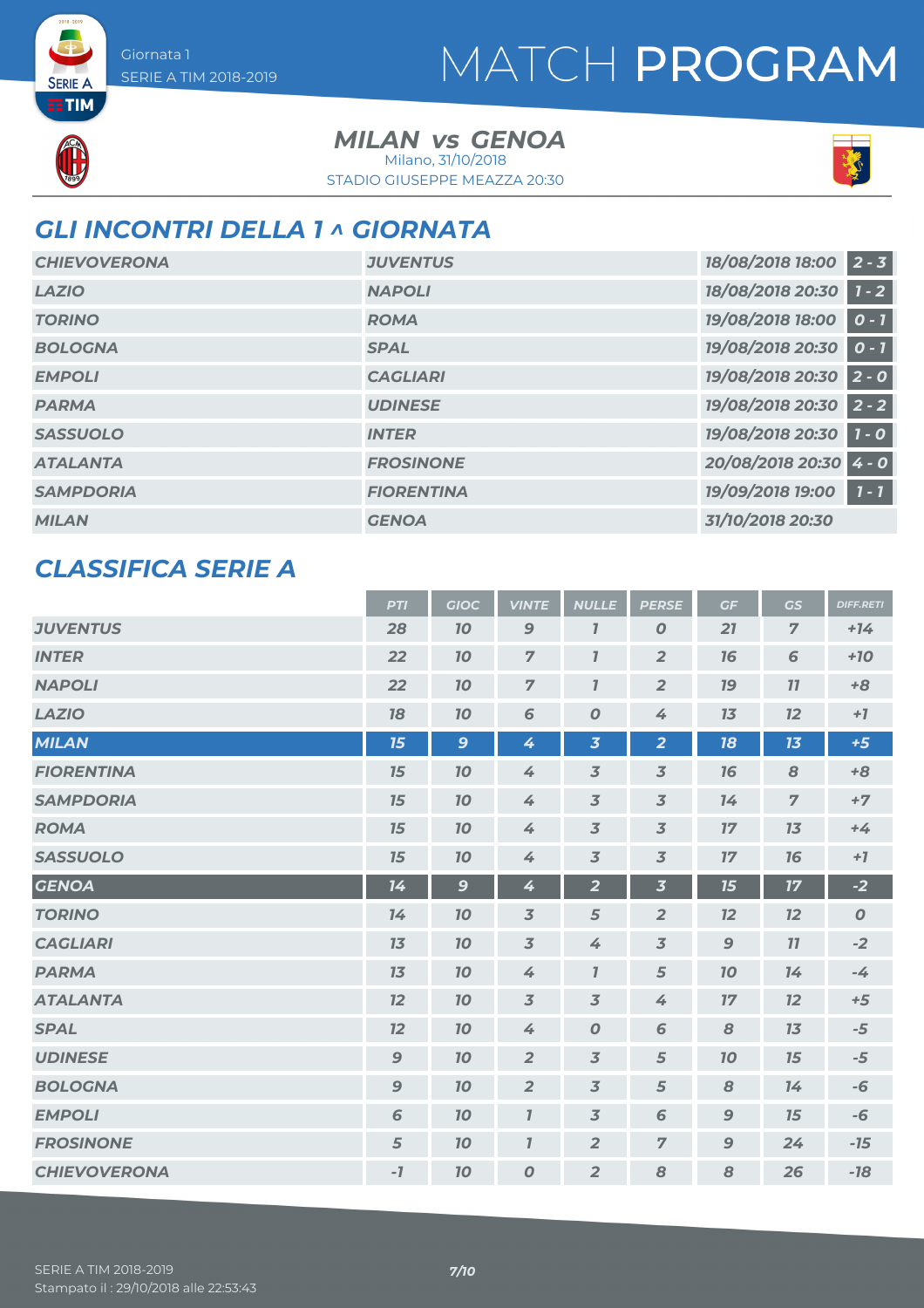**SERIE A ETIM** 

# MATCH PROGRAM

#### *MILAN GENOA vs* STADIO GIUSEPPE MEAZZA 20:30 Milano, 31/10/2018



## *CLASSIFICA GIOCATORI*

| <b>RANKING MARCATORI</b> | <b>Gol(Rigore)</b>  |
|--------------------------|---------------------|
| 1 K. PIATEK              | <b>GEN</b> 9 (0)    |
| 2 C. RONALDO             | 7(1)<br><b>JUV</b>  |
| 3 M. ICARDI              | <b>INT</b><br>6 (1) |
| 3 L. INSIGNE             | <b>NAP 6 (0)</b>    |
| <b>3 C. IMMOBILE</b>     | $LAZ$ 6(1)          |
| <b>6 G. HIGUAIN</b>      | $MIL$ 5 (0)         |
| <b>6 L. PAVOLETTI</b>    | CAG 5 (0)           |
| <b>6 R. DE PAUL</b>      | 5(1)<br>UDI         |
| <b>6 G. DEFREL</b>       | <b>SAM</b> 5 (0)    |
| <b>10 K. BOATENG</b>     | SAS  <br>4(2)       |

### *CLASSIFICA SQUADRE*

| <b>RANKING SQUADRE</b>           | Gol - Media      |                           |
|----------------------------------|------------------|---------------------------|
| <b>JUVENTUS</b>                  | <b>JUV</b><br>21 | 2.1                       |
| <b>NAPOLI</b><br>2               | <b>NAP</b><br>7c | 1.9                       |
| <b>MILAN</b><br>3                | <b>MIL</b><br>18 | 2                         |
| <b>ATALANTA</b><br>4             | <b>ATA</b><br>17 | $\overline{\mathbf{1.7}}$ |
| <b>ROMA</b><br>$\overline{A}$    | <b>ROM</b><br>77 | 1.7                       |
| <b>SASSUOLO</b><br>4             | <b>SAS</b><br>77 | 7.7                       |
| <b>FIORENTINA</b>                | <b>FIO</b><br>16 | 1.6                       |
| <b>INTER</b>                     | <b>INT</b><br>76 | 7.6                       |
| <b>GENOA</b><br>$\overline{g}$   | <b>GEN</b><br>15 | 1.67                      |
| <b>SAMPDORIA</b><br><b>10</b>    | <b>SAM</b><br>14 | 1.4                       |
| <b>LAZIO</b><br>77               | LAZ<br>73        | 1.3                       |
| <b>TORINO</b><br>12              | <b>TOR</b><br>12 | 7.2                       |
| <b>PARMA</b><br>73               | <b>PAR</b><br>70 | 7                         |
| <b>UDINESE</b><br>13             | <b>UDI</b><br>70 |                           |
| <b>CAGLIARI</b><br>75            | <b>CAG</b><br>C  | 0.9                       |
| <b>EMPOLI</b><br><b>75</b>       | <b>EMP</b><br>G  | 0.9                       |
| <b>FROSINONE</b><br>75           | <b>FRO</b><br>C  | 0.9                       |
| <b>BOLOGNA</b><br><b>18</b>      | <b>BOL</b><br>8  | 0.8                       |
| <b>CHIEVOVERONA</b><br><b>18</b> | <b>CHI</b><br>8  | 0.8                       |
| <b>18 SPAL</b>                   | <b>SPA</b><br>8  | 0.8                       |

|                | <b>RANKING SQUADRE</b> | Tot Tiri - In Porta - Fuori |            |     |    |
|----------------|------------------------|-----------------------------|------------|-----|----|
|                | <b>JUVENTUS</b>        | <b>JUV</b>                  | 157        | 80  |    |
| 2              | <b>NAPOLI</b>          | <b>NAP</b>                  | 74.<br>4   | 69  | 75 |
| 3              | <b>ATALANTA</b>        | <b>ATA</b>                  | <b>139</b> |     | 67 |
| 4              | <b>ROMA</b>            | <b>ROM</b>                  | 132        | 82  | 50 |
| 5              | <b>INTER</b>           | <b>INT</b>                  | 124        | 59  | 65 |
| 6              | <b>LAZIO</b>           | LAZ                         | <b>119</b> | 58  | 61 |
| 7              | <b>MILAN</b>           | <b>MIL</b>                  | <b>110</b> | 66  | 44 |
| 8              | <b>FIORENTINA</b>      | <b>FIO</b>                  | 109        | 51  | 48 |
| 9              | <b>SASSUOLO</b>        | <b>SAS</b>                  | 103        | 55  | 48 |
| <b>10</b>      | <b>TORINO</b>          | <b>TOR</b>                  | <b>101</b> | 53  | 48 |
| $\overline{u}$ | <b>EMPOLI</b>          | <b>EMP</b>                  | 10<br>0    |     | 48 |
| 12             | <b>GENOA</b>           | GEN                         | g          |     | 41 |
| 13             | <b>UDINESE</b>         | <b>UDI</b>                  | 92         | 46  | 46 |
| 14             | <b>SPAL</b>            | <b>SPA</b>                  | 88         | 43  | 45 |
| 15             | <b>CAGLIARI</b>        | <b>CAG</b>                  | 86         | 38  | 48 |
| 16             | <b>BOLOGNA</b>         | <b>BOL</b>                  | 82         |     | 48 |
| 77             | <b>SAMPDORIA</b>       | <b>SAM</b>                  | 81         | Ą   | 37 |
| 18             | <b>CHIEVOVERONA</b>    | <b>CHI</b>                  |            | EśE | 44 |
| 79             | <b>FROSINONE</b>       | <b>FRO</b>                  |            | 36  | 35 |
| 20             | <b>PARMA</b>           | <b>PAR</b>                  | 70         | 41  | 29 |